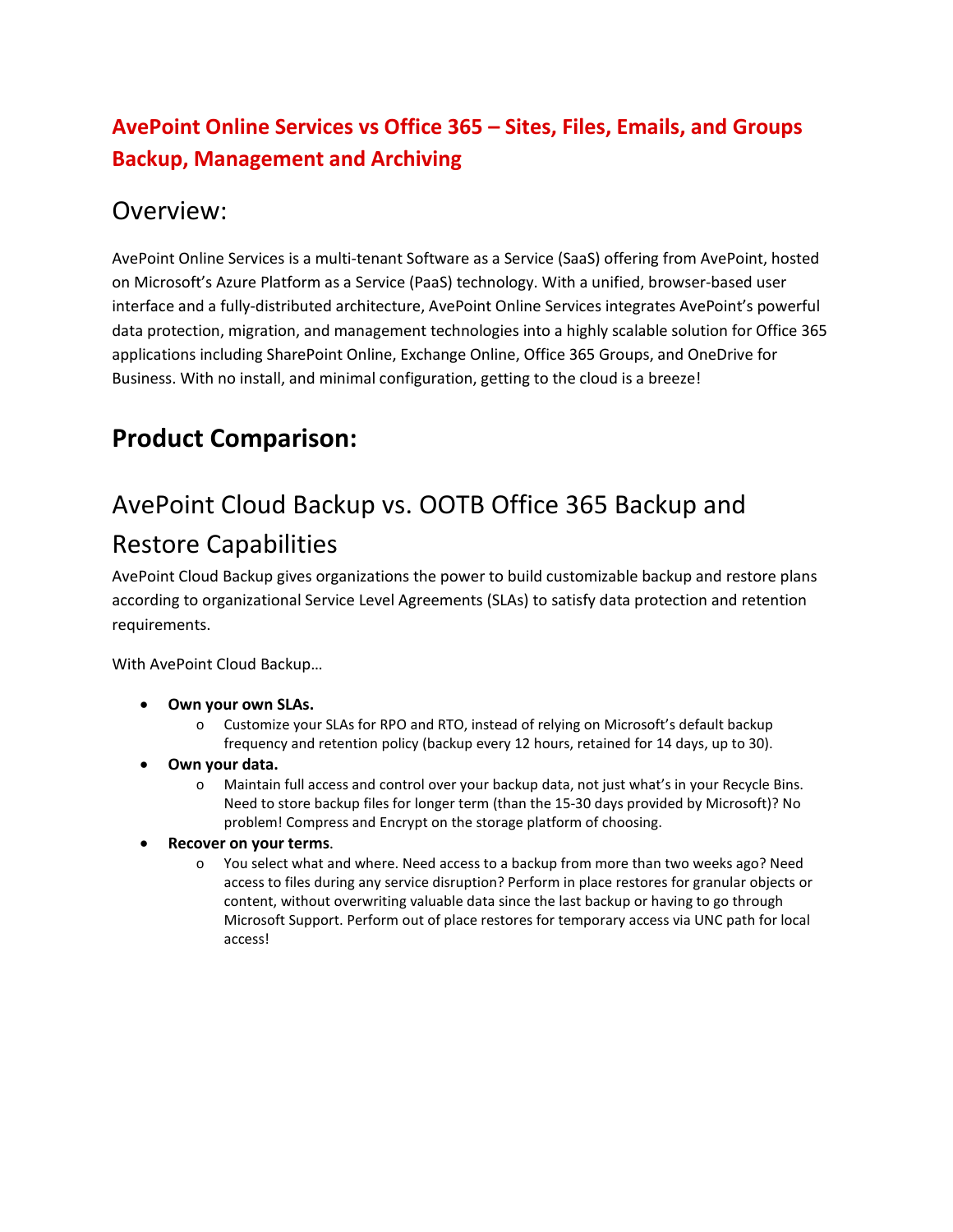

| <b>Features</b>                                                  |                              | <b>Office 365 -</b><br><b>SharePoint Online,</b><br><b>OneDrive for</b><br><b>Business and</b><br><b>Exchange Online</b>                                                                                                                                                                                                 | <b>AvePoint Cloud</b><br><b>Backup</b>                                                                                     |
|------------------------------------------------------------------|------------------------------|--------------------------------------------------------------------------------------------------------------------------------------------------------------------------------------------------------------------------------------------------------------------------------------------------------------------------|----------------------------------------------------------------------------------------------------------------------------|
| <b>Automatic Backup</b>                                          |                              | <b>YES</b><br>Backups are automatically<br>taken every 12 hours.                                                                                                                                                                                                                                                         | <b>YES</b><br>Backups are automatic,<br>as often as every 6<br>hours.                                                      |
|                                                                  | Site collection              | <b>YES</b>                                                                                                                                                                                                                                                                                                               | <b>YES</b>                                                                                                                 |
|                                                                  | Site                         | <b>YES</b>                                                                                                                                                                                                                                                                                                               | <b>YES</b>                                                                                                                 |
|                                                                  | List/Library                 |                                                                                                                                                                                                                                                                                                                          | <b>YES</b>                                                                                                                 |
|                                                                  | Folder                       | <b>LIMITED SUPPORT</b><br>From Recycle Bins only.                                                                                                                                                                                                                                                                        | <b>YES</b>                                                                                                                 |
| <b>Restore granularity</b>                                       | Item/Document                |                                                                                                                                                                                                                                                                                                                          | <b>YES</b>                                                                                                                 |
|                                                                  | <b>Document Version</b>      | <b>LIMITED SUPPORT</b><br>All versions will be<br>automatically included if<br>restoring the document<br>from the recycle bin.                                                                                                                                                                                           | <b>YES</b><br>Supports restoring all<br>versions or a specified<br>number of the latest<br>major and minor<br>versions.    |
|                                                                  | <b>User Mailbox</b>          | <b>LIMITED SUPPORT</b><br>Users can restore entire                                                                                                                                                                                                                                                                       | <b>YES</b>                                                                                                                 |
|                                                                  | User Calendar                | mailboxes only, if it's<br>within the 30-day<br>retention window.                                                                                                                                                                                                                                                        | Restore an entire<br>mailbox, or individual<br>calendar or item                                                            |
|                                                                  | Microsoft Azure Blob Storage |                                                                                                                                                                                                                                                                                                                          | <b>YES</b><br>AvePoint Cloud Backup<br>supports data<br>encryption and<br>compression on<br>numerous storage<br>platforms. |
| <b>Supported storage</b>                                         | Amazon S3                    | <b>NO</b><br>Customers have no access                                                                                                                                                                                                                                                                                    |                                                                                                                            |
| locations for<br>backup data                                     | Dropbox                      | to their own backup data.                                                                                                                                                                                                                                                                                                |                                                                                                                            |
|                                                                  | <b>FTP</b>                   |                                                                                                                                                                                                                                                                                                                          |                                                                                                                            |
|                                                                  | <b>SFTP</b>                  |                                                                                                                                                                                                                                                                                                                          |                                                                                                                            |
| Choose whether to include workflow definition when<br>backing up |                              | <b>LIMITED SUPPORT</b><br>Microsoft manages<br>backups of Office 365<br>databases and content. All<br>content and configurations<br>are backed up. However,<br>users can only restore<br>entire site collections or<br>individual lists/libraries<br>from the recycle bin,<br>overwriting data since the<br>last backup. | <b>YES</b>                                                                                                                 |
| <b>Preserve list views</b>                                       |                              | <b>LIMITED SUPPORT</b><br>Only when users restore<br>entire site collections via                                                                                                                                                                                                                                         | <b>YES</b>                                                                                                                 |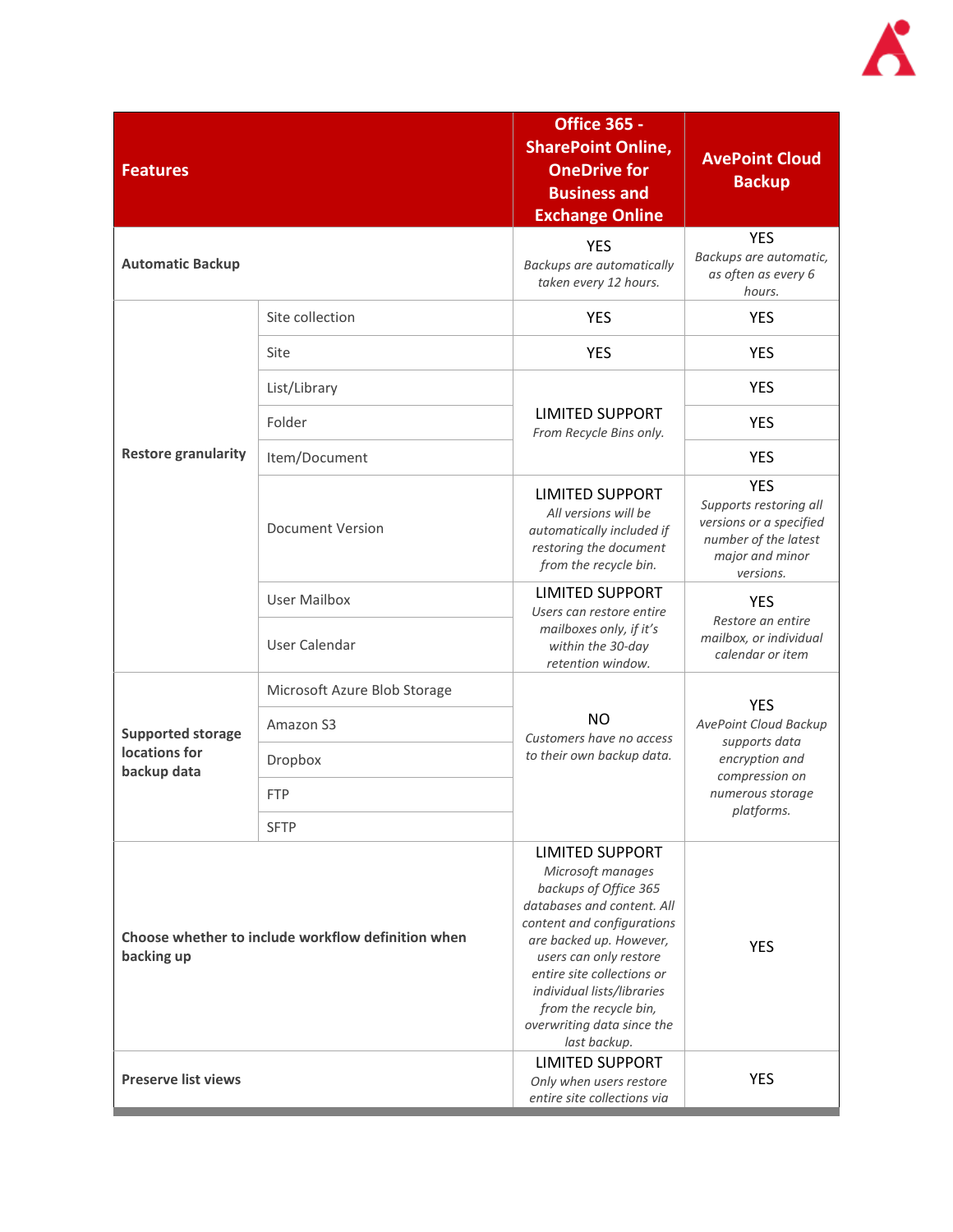| <b>Features</b>                                                 |                                                                                                                          | <b>Office 365 -</b><br><b>SharePoint Online,</b><br><b>OneDrive for</b><br><b>Business and</b><br><b>Exchange Online</b><br>MSFT, potentially<br>overwriting data, or<br>individual lists/libraries<br>from the recycle bin.                                                                           | <b>AvePoint Cloud</b><br><b>Backup</b>                                                                                                                                                                                                                              |
|-----------------------------------------------------------------|--------------------------------------------------------------------------------------------------------------------------|--------------------------------------------------------------------------------------------------------------------------------------------------------------------------------------------------------------------------------------------------------------------------------------------------------|---------------------------------------------------------------------------------------------------------------------------------------------------------------------------------------------------------------------------------------------------------------------|
| <b>Restore methods</b>                                          | Time-based restore - Restore any<br>object based on specified backup<br>time                                             | <b>LIMITED SUPPORT</b><br>Backups are performed<br>every 12 hours and<br>retained in recycle bins for<br>14 days for SPO, OD items,<br>up to 30 for some<br>Exchange items. Specific<br>items, files, lists, or<br>libraries can be restored<br>directly from the<br>SharePoint Online recycle<br>bin. | <b>YES</b>                                                                                                                                                                                                                                                          |
|                                                                 | Object-based restore - Directly<br>locate the objects you want to<br>restore by utilizing full-text search<br>capability | <b>NO</b>                                                                                                                                                                                                                                                                                              | <b>YES</b>                                                                                                                                                                                                                                                          |
|                                                                 | In-place restore                                                                                                         | <b>YES</b>                                                                                                                                                                                                                                                                                             | <b>YES</b>                                                                                                                                                                                                                                                          |
|                                                                 | Out-of-place restore                                                                                                     | <b>NO</b><br>For Microsoft-maintained<br>backup data, out of place<br>restore is not permitted.                                                                                                                                                                                                        | <b>YES</b>                                                                                                                                                                                                                                                          |
| <b>Restore types</b>                                            | Restore to storage location                                                                                              | <b>NO</b>                                                                                                                                                                                                                                                                                              | <b>YES</b><br>Restore content to<br>other network<br>addressable storage<br>location, including<br>Microsoft Azure,<br>Amazon S3, Dropbox,<br>and any destination<br>accessible via Secure<br>File Transfer Protocol<br>(SFTP) and File Transfer<br>Protocol (FTP). |
|                                                                 | Skip                                                                                                                     | <b>NO</b>                                                                                                                                                                                                                                                                                              | <b>YES</b>                                                                                                                                                                                                                                                          |
| <b>Container level</b><br>conflict resolution<br>when restoring | Merge                                                                                                                    | <b>NO</b>                                                                                                                                                                                                                                                                                              | YES                                                                                                                                                                                                                                                                 |
|                                                                 | Replace                                                                                                                  | <b>YES</b>                                                                                                                                                                                                                                                                                             | <b>YES</b>                                                                                                                                                                                                                                                          |
| <b>Content level</b>                                            | Skip                                                                                                                     | <b>NO</b>                                                                                                                                                                                                                                                                                              | <b>YES</b>                                                                                                                                                                                                                                                          |
| conflict resolution                                             | Overwrite                                                                                                                | <b>YES</b>                                                                                                                                                                                                                                                                                             | <b>YES</b>                                                                                                                                                                                                                                                          |
| when restoring                                                  | Overwrite by last modified time                                                                                          | <b>NO</b>                                                                                                                                                                                                                                                                                              | <b>YES</b>                                                                                                                                                                                                                                                          |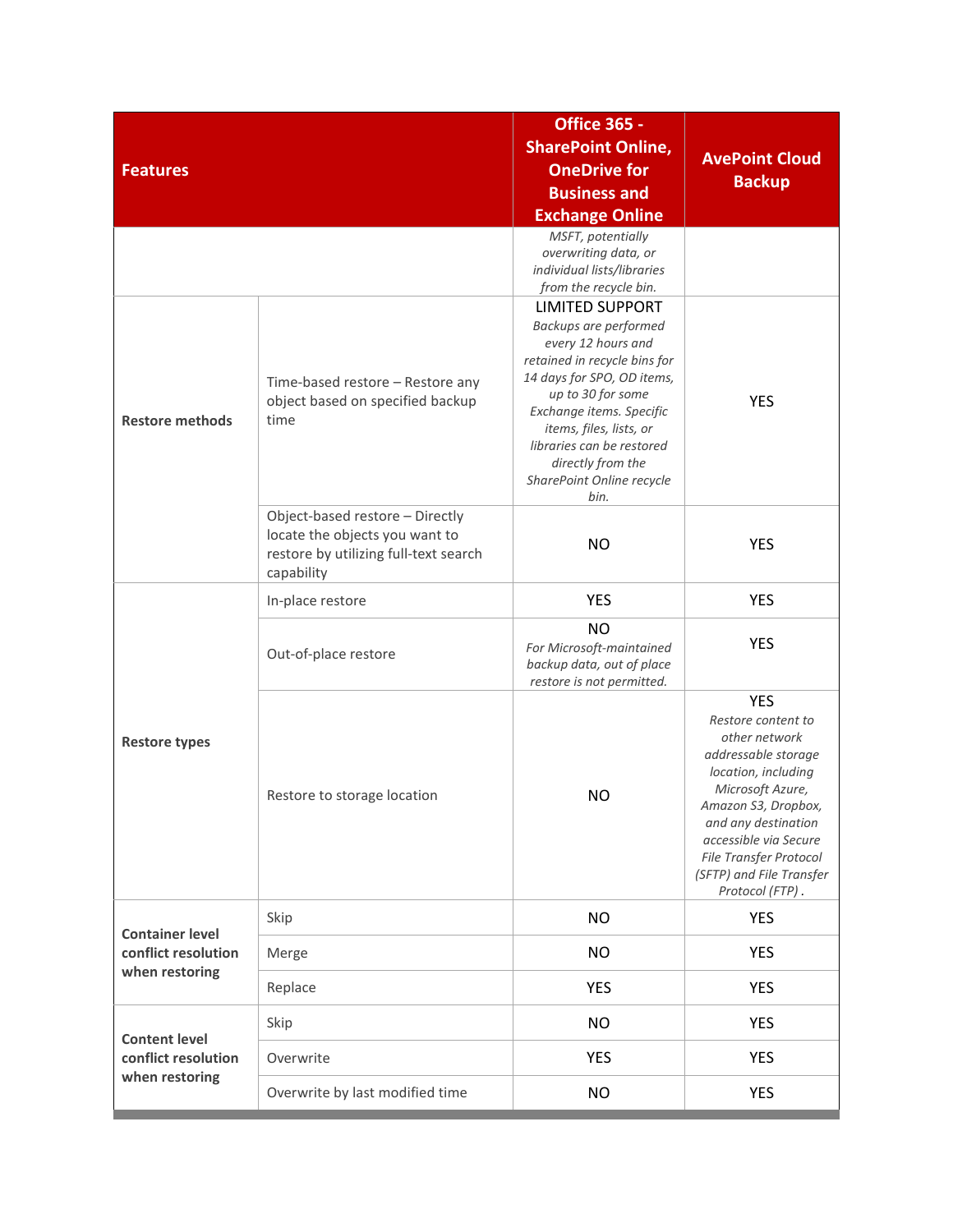| <b>Features</b>                                          |                                                  | <b>Office 365 -</b><br><b>SharePoint Online,</b><br><b>OneDrive for</b><br><b>Business and</b><br><b>Exchange Online</b>                                                                                                                                                                                                                     | <b>AvePoint Cloud</b><br><b>Backup</b> |
|----------------------------------------------------------|--------------------------------------------------|----------------------------------------------------------------------------------------------------------------------------------------------------------------------------------------------------------------------------------------------------------------------------------------------------------------------------------------------|----------------------------------------|
|                                                          | Append an item/document named<br>" 1"            | <b>NO</b>                                                                                                                                                                                                                                                                                                                                    | <b>YES</b>                             |
| <b>Conflict Resolution</b>                               | Skip                                             | <b>NO</b>                                                                                                                                                                                                                                                                                                                                    | <b>YES</b>                             |
| for App Data                                             | Overwrite                                        | <b>YES</b>                                                                                                                                                                                                                                                                                                                                   | <b>YES</b>                             |
|                                                          | Restore all versions                             | <b>YES</b>                                                                                                                                                                                                                                                                                                                                   | <b>YES</b>                             |
| <b>Version restore</b>                                   | Restore a specified number of latest<br>versions | <b>NO</b>                                                                                                                                                                                                                                                                                                                                    | <b>YES</b>                             |
| Granular restore of security (user/group)                |                                                  | <b>LIMITED SUPPORT</b><br>Unable to selectively<br>restore properties,<br>securities, etc. Restores at<br>the site collection level<br>restore the entire site<br>collection, all content,<br>properties, and security.<br>Restores from the Recycle<br><b>Bin maintain</b><br>settings/configurations<br>from before the deletion<br>event. | <b>YES</b>                             |
| Granular restore of item/object properties               |                                                  |                                                                                                                                                                                                                                                                                                                                              | <b>YES</b>                             |
| <b>Granular restore of views</b>                         |                                                  |                                                                                                                                                                                                                                                                                                                                              | <b>YES</b>                             |
| Granular restore of workflow definition and item history |                                                  |                                                                                                                                                                                                                                                                                                                                              | <b>YES</b>                             |
| Restore of item-dependent columns and content types      |                                                  |                                                                                                                                                                                                                                                                                                                                              | <b>YES</b>                             |
| <b>Schedule restore functions</b>                        |                                                  | <b>NO</b><br>Backups are automatically<br>taken every 12 hours.<br>Customers are not able to<br>control by themselves.                                                                                                                                                                                                                       | <b>YES</b>                             |

# AvePoint Cloud Management vs. OOTB SharePoint Online & OneDrive for Business Administration & Reporting Capabilities

Many out of the box (OOTB) administration tasks require the use of PowerShell. An index of available PowerShell commands for managing SharePoint Online users, groups, and sites can be found here: [https://technet.microsoft.com/en-us/library/fp161364.aspx.](https://technet.microsoft.com/en-us/library/fp161364.aspx) ]

In order to gain insight and control over users and data without the use of PowerShell, use AvePoint Cloud Management. AvePoint Cloud Management allows you to gain insight into users and content, reporting and monitoring user activity, site usage, content lifecycle, and content type usage.

With AvePoint Cloud Management: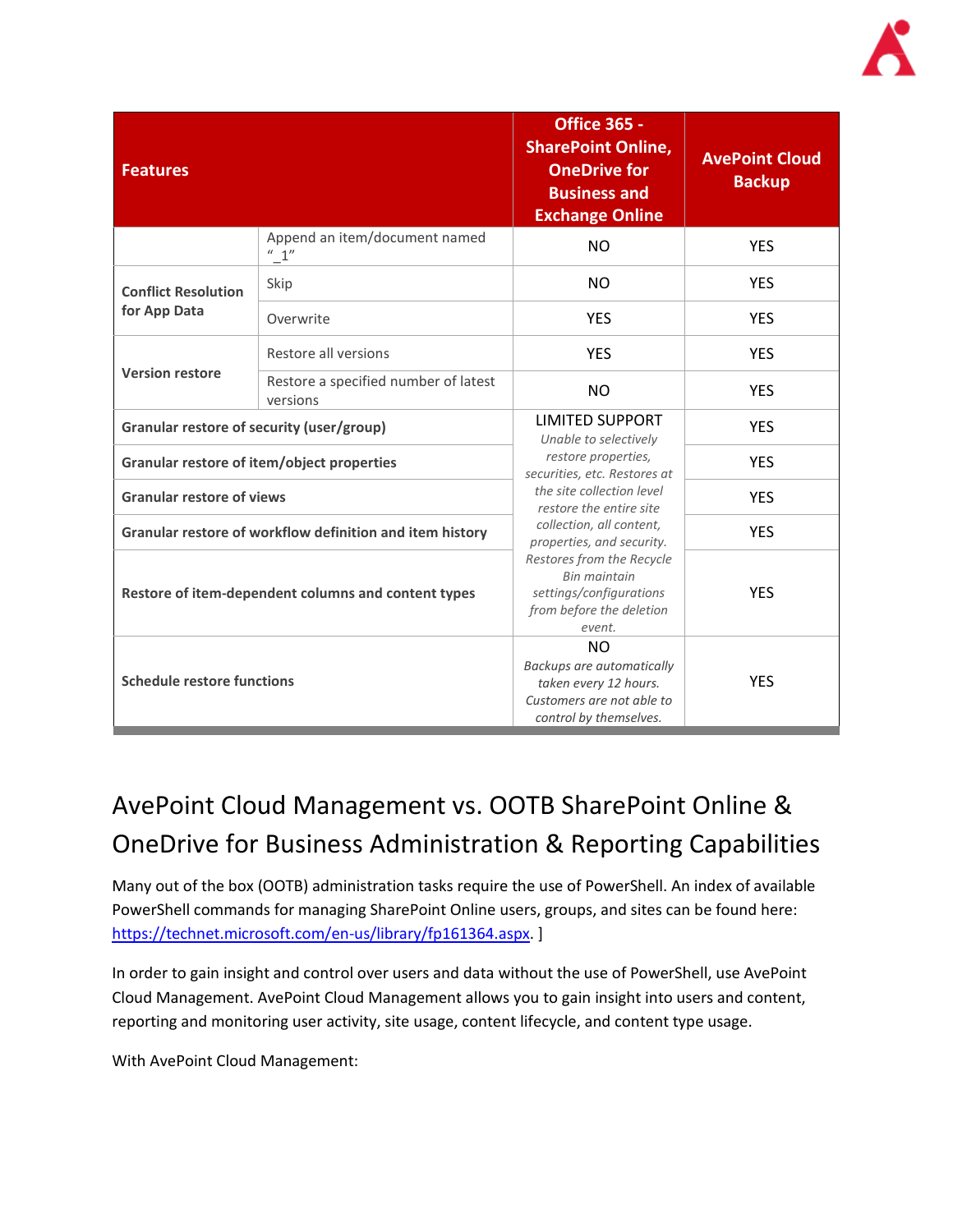- **Batch control without code**
	- o Add and modify users, and controls in batch without code. Quickly filter for sites or users where policies should be applied, and track all administrative actions that are performed through AvePoint Cloud Management to avoid conflicts and prevent conflicts.
- **Enforce governance policies for objects, sites, and security. Retain audit data on your terms.** 
	- o Define policies to revert or notify if end users modify permissions, object configurations, or features outside your governance policy parameters. Keep Audit data according to your organizational guidelines, not Microsoft's 90-day limit.
- **Migrate, restructure, or synchronize content within or across Office 365 tenants**
	- o Evolve your information architecture and site structure on demand, according to business requirements. Maintain valuable properties and metadata. Copy or move content easily to different Site Collections or Office 365 Tenants.
- **Centralized user and site monitoring within or across tenants, as well as Web analytics.**
	- o Monitor and report on user and content lifecycles, user activity, and permissions or content type changes. Run configuration reports to understand current site configurations and storage utilization to track adoption over time. View visitor and page trends, including device and browser utilization.

| <b>Features</b>                  |                                                                                                                                      | <b>Office 365 -</b><br><b>SharePoint Online</b><br>& OneDrive for<br><b>Business</b>                                                                              | <b>AvePoint Cloud</b><br><b>Management</b> |
|----------------------------------|--------------------------------------------------------------------------------------------------------------------------------------|-------------------------------------------------------------------------------------------------------------------------------------------------------------------|--------------------------------------------|
|                                  | Site Collection/Site Level Reporting                                                                                                 | <b>YES</b>                                                                                                                                                        | <b>YES</b>                                 |
|                                  | Cross-Site/Cross-Tenant Reporting                                                                                                    | <b>NO</b>                                                                                                                                                         | <b>YES</b>                                 |
| <b>Permissions</b><br>management | (BULK) Clone/Transfer Permissions                                                                                                    | <b>NO</b>                                                                                                                                                         | <b>YES</b>                                 |
|                                  | <b>Grant Temporary Permissions</b>                                                                                                   | <b>NO</b>                                                                                                                                                         | <b>YES</b>                                 |
|                                  | Report on External Users                                                                                                             | <b>NO</b>                                                                                                                                                         | <b>YES</b>                                 |
| Change<br>management             | <b>Bulk Deployment of Design</b><br>Elements (CSS, Custom Pages, Web<br>Parts, Apps, etc.)                                           | $NO*$<br><b>Optionally use Patterns</b><br>and Practices to create,<br>deploy, and manage<br>design elements. *This is a<br>community-supported<br>solution only. | <b>YES</b>                                 |
|                                  | Real-Time Comparison of Feature<br>Differences Cross-Site / Cross-<br>Tenant                                                         | <b>NO</b>                                                                                                                                                         | <b>YES</b>                                 |
| <b>Content move</b>              | Copy/Migrate SharePoint Online<br>Content (Documents, Items, Folders,<br>Lists, Libraries, Sites) within a single<br>Site Collection | <b>LIMITED SUPPORT</b><br>Move/restructure sites,<br>libraries, and documents<br>through Explorer View,<br>Site Content and Structure<br>with limited fidelity    | <b>YES</b>                                 |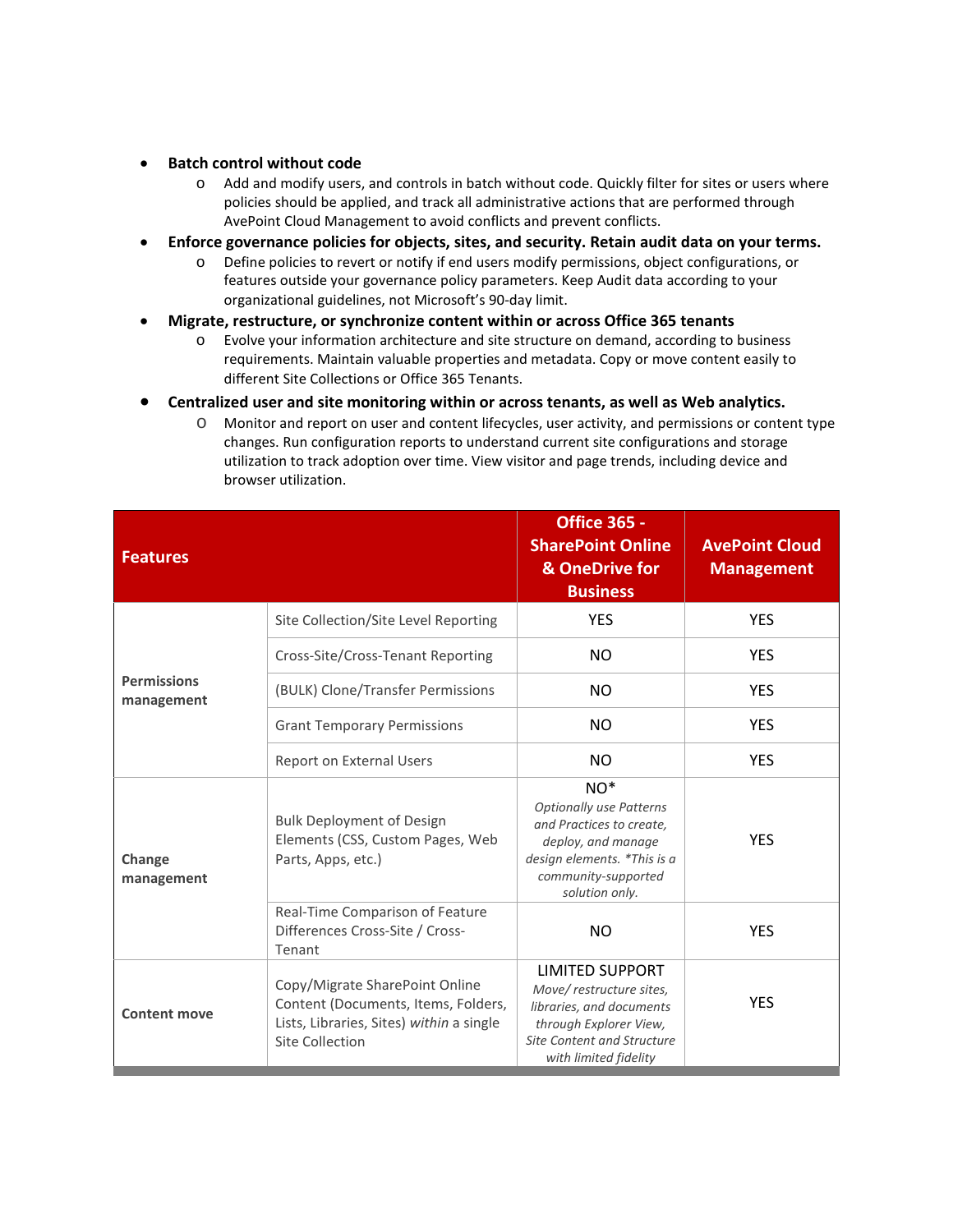

| <b>Features</b>                                                                                                                                                         |                                                                                                                                                                                                             | <b>Office 365 -</b><br><b>SharePoint Online</b><br>& OneDrive for<br><b>Business</b>                           | <b>AvePoint Cloud</b><br><b>Management</b> |
|-------------------------------------------------------------------------------------------------------------------------------------------------------------------------|-------------------------------------------------------------------------------------------------------------------------------------------------------------------------------------------------------------|----------------------------------------------------------------------------------------------------------------|--------------------------------------------|
|                                                                                                                                                                         | Copy/Migrate SharePoint Online<br>Content (Documents, Items, Folders,<br>Lists, Libraries, Sites) across Site<br>Collections or O365 Tenants                                                                | <b>NO</b>                                                                                                      | <b>YES</b>                                 |
| <b>Automated Policy</b><br><b>Enforcement to</b><br>report on or revert<br>unauthorized or out-<br>of-policy changes to<br>object configuration,<br>security, and sites | The Ability to Configure and<br>Centrally Manage Policies for<br>Configuration, Security, and Sites                                                                                                         | <b>NO</b><br>Office 365 capabilities are<br>often associated with<br>Content Types at more<br>granular levels. | <b>YES</b>                                 |
|                                                                                                                                                                         | <b>Automatically Enforce</b><br>Configurations Policies (Versioning,<br>IRM, Content Types, etc.). Report on<br>or revert out-of-policy objects in<br>SharePoint Online and OneDrive for<br><b>Business</b> | <b>NO</b><br>Automated policy<br>assocation for retention is<br>based on Content Type.                         | <b>YES</b>                                 |
|                                                                                                                                                                         | <b>Automatically Enforce Security</b><br>Policies (Permission Level<br>restrictions, Site Admin limit<br>controls, restricted sharing, etc.)                                                                | <b>NO</b><br>Permissions policy<br>assocations are generally<br>inherited from the parent<br>object.           | <b>YES</b>                                 |
|                                                                                                                                                                         | Automatically Enforce Site Policies<br>(Site Feature Activation, Site<br>Template, Site Settings, etc.)                                                                                                     | <b>NO</b>                                                                                                      | <b>YES</b>                                 |
|                                                                                                                                                                         | E-mail Alerts and Notifications on<br><b>Policy Violations</b>                                                                                                                                              | <b>NO</b>                                                                                                      | <b>YES</b>                                 |
|                                                                                                                                                                         | Replicate content across SharePoint<br>Online instances                                                                                                                                                     | <b>NO</b>                                                                                                      | <b>YES</b>                                 |
|                                                                                                                                                                         | Replicate SharePoint Online Security<br>settings (Site Collection, Site, List,<br>Folder, and Item permissions)                                                                                             | <b>NO</b>                                                                                                      | <b>YES</b>                                 |
| <b>Replication</b>                                                                                                                                                      | Replicate SharePoint Online<br>Configuration settings (Site<br>Collection, Site, List features, and<br>properties)                                                                                          | <b>NO</b>                                                                                                      | <b>YES</b>                                 |
|                                                                                                                                                                         | One-way replication; Keep<br>SharePoint Online content in sync<br>from one site to another (publishing<br>scenario)                                                                                         | <b>NO</b>                                                                                                      | <b>YES</b>                                 |
|                                                                                                                                                                         | Two-way replication; Keep<br>SharePoint Online content in sync<br>across multiple sites (collaboration<br>scenario)                                                                                         | <b>NO</b>                                                                                                      | <b>YES</b>                                 |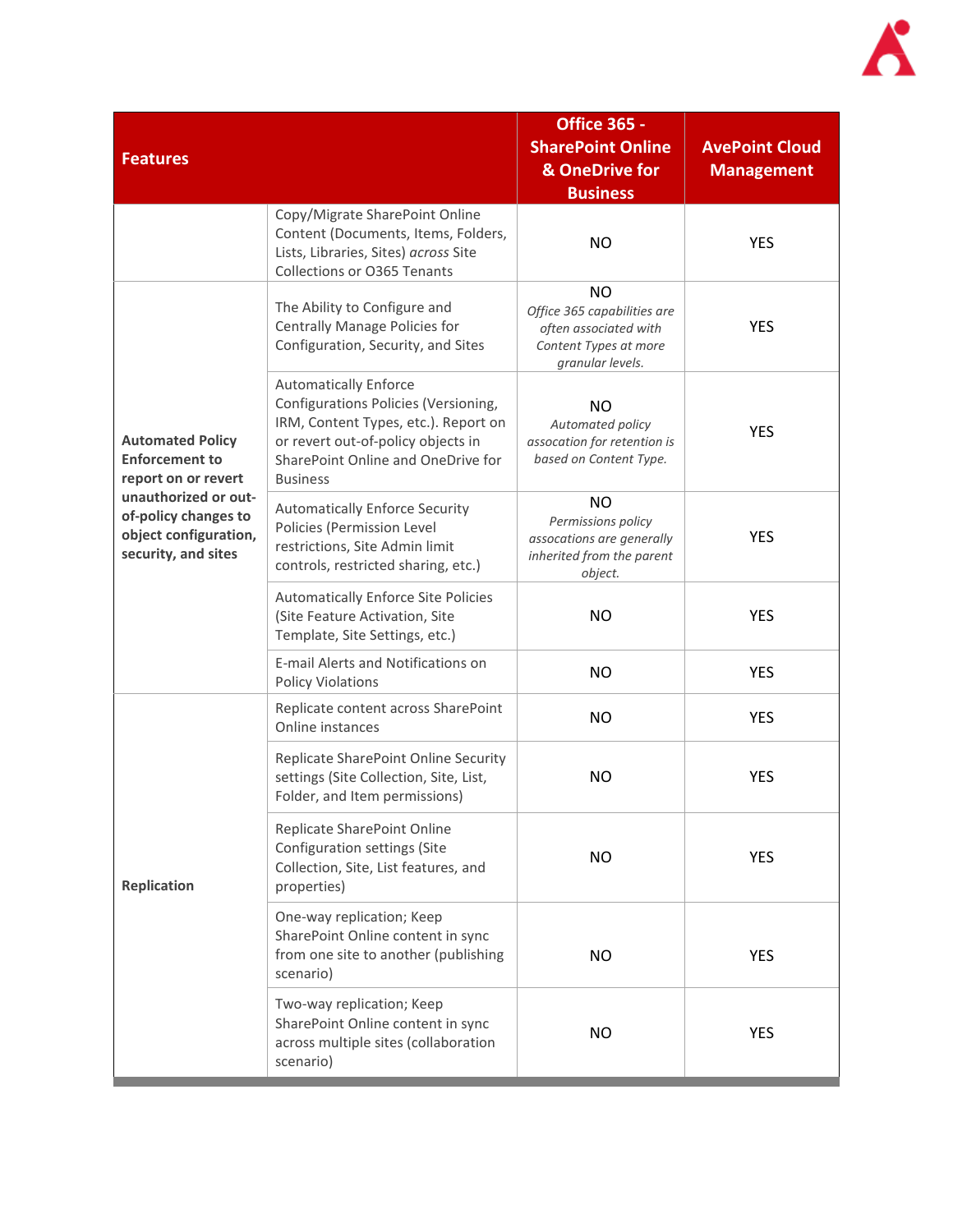| <b>Features</b>          |                                                                                                 | <b>Office 365 -</b><br><b>SharePoint Online</b><br>& OneDrive for<br><b>Business</b> | <b>AvePoint Cloud</b><br><b>Management</b>                                                                                    |
|--------------------------|-------------------------------------------------------------------------------------------------|--------------------------------------------------------------------------------------|-------------------------------------------------------------------------------------------------------------------------------|
|                          | Real-time, event-driven replication<br>from (trigger by upload, edit,<br>metadata change, etc.) | <b>NO</b>                                                                            | <b>YES</b>                                                                                                                    |
| Content/item<br>auditing | Open/View/Download                                                                              | <b>YES</b><br>In the Office 365<br>Compliance Center.                                | <b>YES</b><br>These capabilities have<br>been fully supported via<br>utilizing newly available<br>activity management<br>API. |
|                          | Item Move/Copy                                                                                  | <b>YES</b>                                                                           | <b>YES</b>                                                                                                                    |
|                          | Edit/Check-Out/Check-In                                                                         | <b>YES</b>                                                                           | <b>YES</b>                                                                                                                    |
|                          | Delete/Restore                                                                                  | <b>YES</b>                                                                           | <b>YES</b>                                                                                                                    |
|                          | Workflow/Content Type Changes                                                                   | <b>YES</b>                                                                           | <b>YES</b>                                                                                                                    |
| <b>Report types</b>      | Auditing/Policy Changes                                                                         | <b>NO</b>                                                                            | <b>YES</b>                                                                                                                    |
|                          | <b>Security Settings Changes</b>                                                                | <b>YES</b>                                                                           | <b>YES</b>                                                                                                                    |
| <b>Report level</b>      | Tenant                                                                                          | <b>NO</b>                                                                            | <b>YES</b>                                                                                                                    |
|                          | Site Collection/Site                                                                            | <b>YES</b>                                                                           | <b>YES</b>                                                                                                                    |
| <b>Report viewing</b>    | Excel                                                                                           | <b>YES</b>                                                                           | <b>YES</b>                                                                                                                    |
|                          | <b>Export Report to SharePoint Library</b>                                                      | <b>NO</b>                                                                            | <b>YES</b>                                                                                                                    |
|                          | View Tenant Level Report in Web<br>Interface                                                    | <b>NO</b>                                                                            | <b>YES</b>                                                                                                                    |
| <b>Data Management</b>   | Audit History                                                                                   | 90 Days                                                                              | Unlimited<br>Retention                                                                                                        |
|                          | <b>Storage Locations</b>                                                                        | Office 365<br>Compliance Center                                                      | SQL Azure, SQL<br><b>Server Coming</b><br>Soon                                                                                |
| <b>Web Analytics</b>     | Visitor Trends (Access times,<br>conversions)                                                   | <b>NO</b>                                                                            | <b>YES</b>                                                                                                                    |
|                          | Device Information (Device,<br>Browser, Software, etc.)                                         | <b>NO</b>                                                                            | <b>YES</b>                                                                                                                    |
|                          | Page Trends (Time on page,<br>breadcrumb, user heat map)                                        | <b>NO</b>                                                                            | <b>YES</b>                                                                                                                    |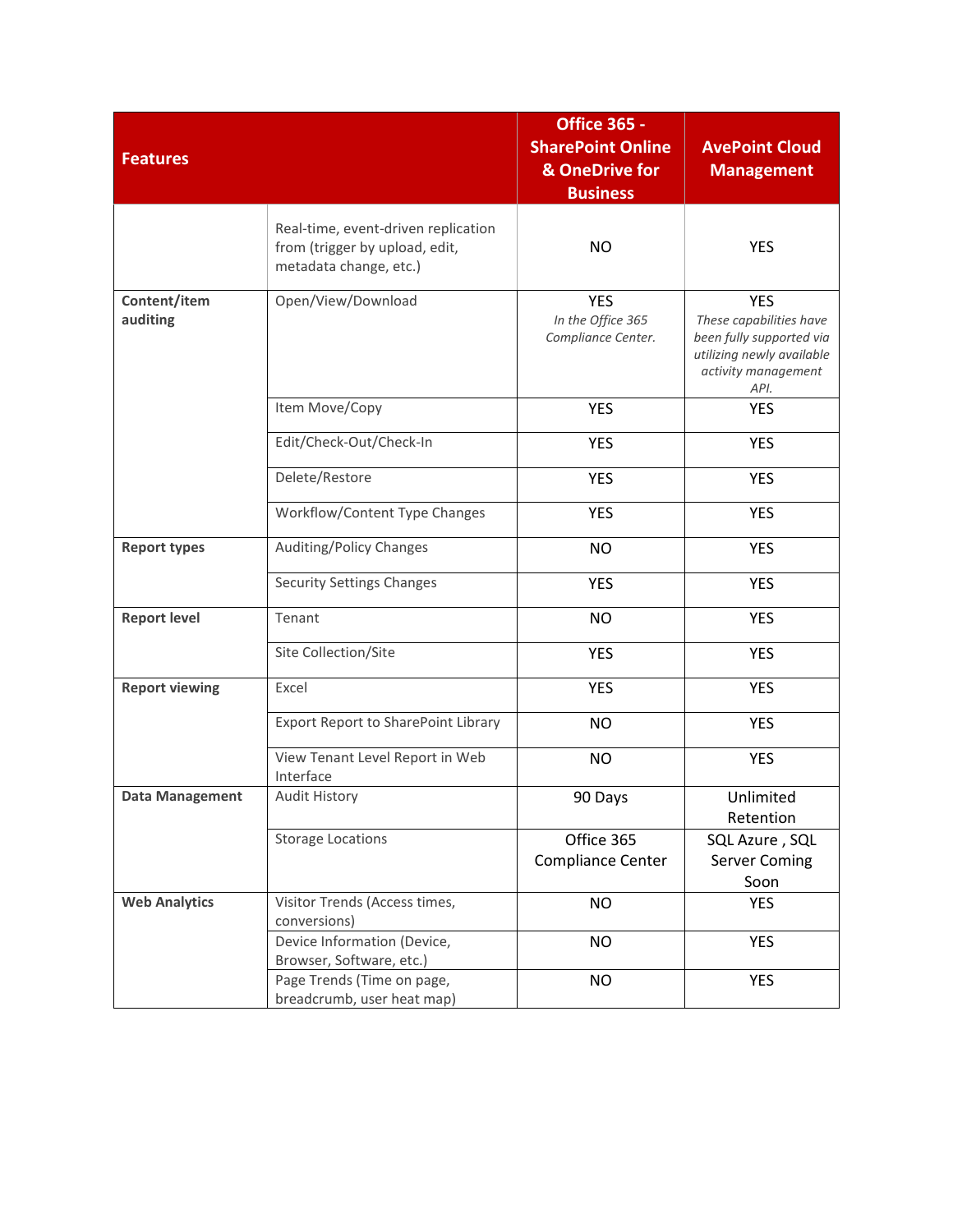

# AvePoint Cloud Archiving vs. OOTB SharePoint Online and OneDrive for Business Archiving

With AvePoint Cloud Archiving:

- **Centrally apply archive and retention policies at any object level maintaining metadata, workflow state, and permissions.** 
	- o Avoid creating and applying policies site collection by site collection.
- **Archive based on built-in or customizable properties.**
	- o Not just Content Type-driven or date-driven. Avoid reliance on users to assign correct Content Types or site policies in order to achieve content lifecycle management.
- **Unmatched control over your data.** 
	- o Store archived content in any cloud storage drive. Apply retention policies to preserve or remediate content in compliance with information management policies or to move stale content to less expensive storage tiers for reduced costs. Granularly restore archived content back to SharePoint Online.

| <b>Features</b>                                              |                                                                    | <b>Office 365 -</b><br><b>SharePoint Online</b><br>& OneDrive for<br><b>Business</b>                                                                                                                                                        | <b>AvePoint Cloud</b><br><b>Archiving</b>                                                                                                                                                                    |
|--------------------------------------------------------------|--------------------------------------------------------------------|---------------------------------------------------------------------------------------------------------------------------------------------------------------------------------------------------------------------------------------------|--------------------------------------------------------------------------------------------------------------------------------------------------------------------------------------------------------------|
| (from site collection to item level)                         | Archive/remove dormant content from SharePoint Online              | <b>LIMITED SUPPORT</b><br>Document retention<br>policies can be<br>configured within Site<br>Collections, and applied<br>at the item-level based<br>on Content Type or site<br>level, based on<br>created/modified date<br>properties only. | <b>YES</b><br>Configure granular<br>policies to archive site<br>collections, sites, lists,<br>libraries, items,<br>document versions, and<br>attachments based on<br>built-in or customizable<br>properties. |
|                                                              | Name                                                               | <b>NO</b>                                                                                                                                                                                                                                   | <b>YES</b>                                                                                                                                                                                                   |
|                                                              | Document Size                                                      | <b>NO</b>                                                                                                                                                                                                                                   | <b>YES</b>                                                                                                                                                                                                   |
| <b>Criteria specified</b><br>for Document<br>archiving rules | <b>Modified Time</b>                                               | <b>YES</b><br>Via Information<br><b>Management Policies</b>                                                                                                                                                                                 | <b>YES</b>                                                                                                                                                                                                   |
|                                                              | Modified by                                                        | <b>NO</b>                                                                                                                                                                                                                                   | <b>YES</b>                                                                                                                                                                                                   |
|                                                              | <b>Created Time</b>                                                | <b>YES</b><br>Via Information<br><b>Management Policies</b>                                                                                                                                                                                 | <b>YES</b>                                                                                                                                                                                                   |
|                                                              | Created by                                                         | <b>NO</b>                                                                                                                                                                                                                                   | <b>YES</b>                                                                                                                                                                                                   |
|                                                              | Content Type                                                       | <b>YES</b><br>Via Information<br><b>Management Policies</b>                                                                                                                                                                                 | <b>YES</b>                                                                                                                                                                                                   |
|                                                              | Column Field or Metadata (Text,<br>Number, Yes/No, Date, and Time) | <b>NO</b>                                                                                                                                                                                                                                   | <b>YES</b>                                                                                                                                                                                                   |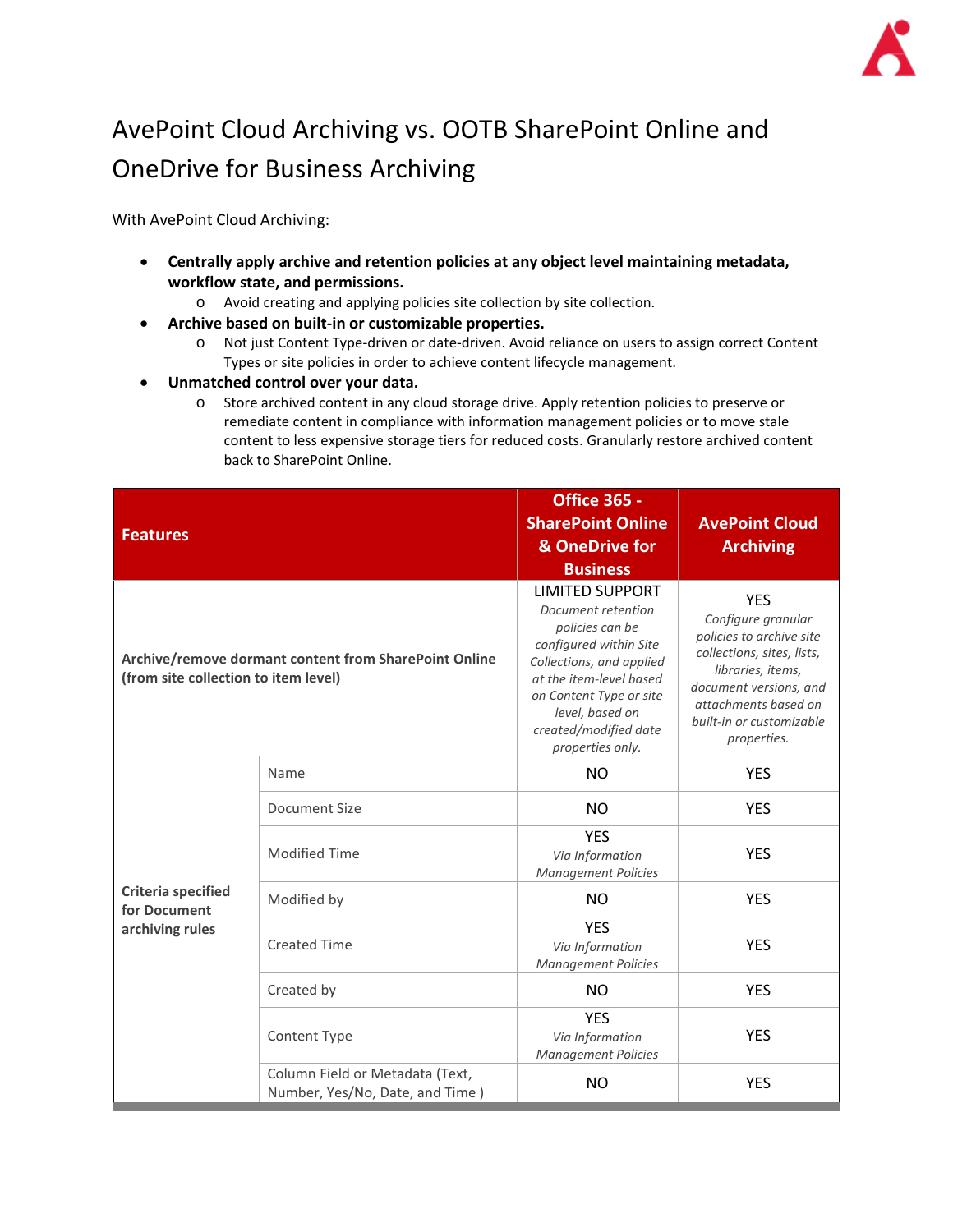| <b>Features</b>          |                                                                             | <b>Office 365 -</b><br><b>SharePoint Online</b><br>& OneDrive for<br><b>Business</b>                                                                                                                                                           | <b>AvePoint Cloud</b><br><b>Archiving</b>                                             |
|--------------------------|-----------------------------------------------------------------------------|------------------------------------------------------------------------------------------------------------------------------------------------------------------------------------------------------------------------------------------------|---------------------------------------------------------------------------------------|
|                          | Parent List Type ID                                                         | <b>NO</b>                                                                                                                                                                                                                                      | <b>YES</b>                                                                            |
|                          | Parent Folder Name                                                          | <b>NO</b>                                                                                                                                                                                                                                      | <b>YES</b>                                                                            |
|                          | Last Accessed Time                                                          | <b>NO</b>                                                                                                                                                                                                                                      | <b>YES</b>                                                                            |
| <b>Archiver options</b>  | Archive and Remove Data from<br><b>SharePoint Online</b>                    | <b>LIMITED SUPPORT</b><br>Document retention<br>policies can be<br>configured within site<br>collections and applied<br>at the item level based<br>on Content Type or site<br>level, according to<br>created/modified date<br>properties only. | <b>YES</b>                                                                            |
|                          | Archive and Keep Data in SharePoint<br>Online as a Read-only Copy           | <b>LIMITED SUPPORT</b><br>Configure document<br>retention policies within<br>site collections only, e.g.<br>declare records after a<br>set time frame. Can't<br>archive in the meantime.                                                       | <b>YES</b>                                                                            |
|                          | Move Documents into Another<br>Library and Declare as SharePoint<br>Records | <b>NO</b>                                                                                                                                                                                                                                      | <b>YES</b>                                                                            |
|                          | SharePoint Online Records Center                                            | <b>YES</b>                                                                                                                                                                                                                                     | <b>YES</b>                                                                            |
|                          | Microsoft Azure Storage                                                     |                                                                                                                                                                                                                                                | <b>YES</b><br>Compress and encrypt<br>data on the storage<br>device of your choosing. |
|                          | Amazon S3                                                                   |                                                                                                                                                                                                                                                |                                                                                       |
|                          | Box                                                                         |                                                                                                                                                                                                                                                |                                                                                       |
|                          | Dropbox                                                                     |                                                                                                                                                                                                                                                |                                                                                       |
| <b>Supported storage</b> | <b>FTP</b>                                                                  |                                                                                                                                                                                                                                                |                                                                                       |
| for archived data        | Rackspace Cloud File                                                        | <b>NO</b>                                                                                                                                                                                                                                      |                                                                                       |
|                          | <b>SFTP</b>                                                                 |                                                                                                                                                                                                                                                |                                                                                       |
|                          | IBM Tivoli Storage Manager (TSM)                                            |                                                                                                                                                                                                                                                |                                                                                       |
|                          | NetApp AltaVault                                                            |                                                                                                                                                                                                                                                |                                                                                       |
|                          | OneDrive                                                                    |                                                                                                                                                                                                                                                |                                                                                       |